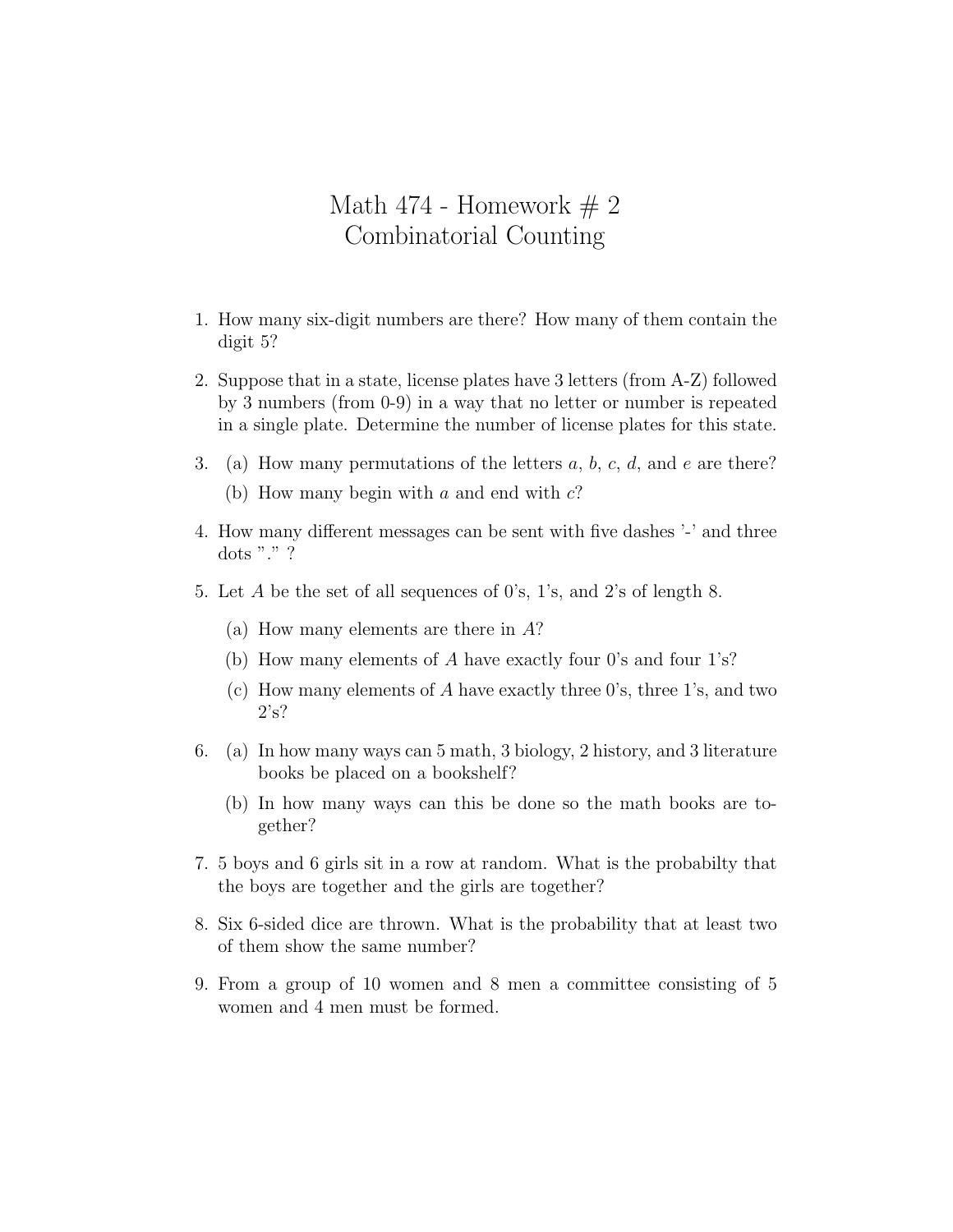- (a) How many different committees are possible if there are no restrictions?
- (b) How many different committees are possible if 2 of the men refuse to serve together?
- 10. Suppose that four 8-sided dice are thrown.
	- (a) What is the probability that you will get exactly two 3's?
	- (b) What is the probability that you get at most two 8's?
	- (c) What is the probability that you at least three 1's?
- 11. Suppose that ten 6-sided dice are thrown. Calculate the probability that you will get exactly one 4, exactly six 5's, and the other three numbers are anything other than 4's or 5's.
- 12. Suppose a coin is tossed 5 times.
	- (a) What is the probability that exactly 1 head occurs and the other four tosses are not 1's?
	- (b) What is the probability that exactly 3 heads occur?
	- (c) What is the probability that all five tosses are tails?
- 13. Suppose that a coin is tossed 20 times.
	- (a) What is the probability that at least 2 heads occurs?
	- (b) What is the probability that at most 3 heads occurs?
- 14. Suppose that five numbers are selected at random from the numbers

$$
1, 2, 3, 4, 5, 6, 7, \ldots, 19, 20
$$

What is the probability that the smallest number selected is larger than 6?

For example, if you selected the five numbers 6*,* 10*,* 2*,* 19*,* 20 then the smallest number 2 would not be larger than 5. However, if you selected the numbers 11*,* 15*,* 6*,* 9*,* 18 then the smallest number 6 would be larger than 5.